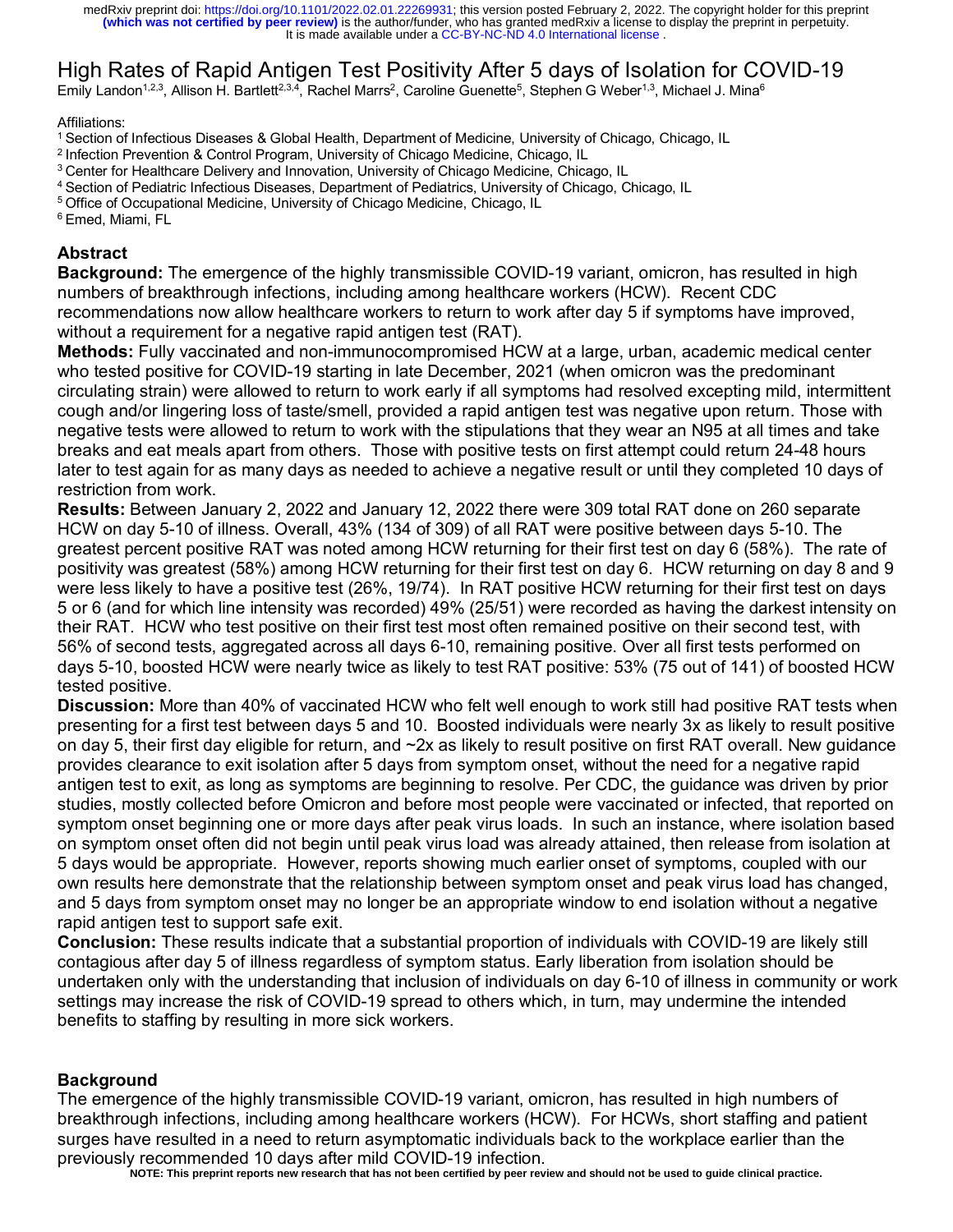Early studies of COVID-19 viral dynamics and epidemiology indicated that viral shedding and infectiousness began, on average, 2-3 days prior to symptom onset and that maximal virus shedding often began 1 day before symptom onset, with high transmissibility continuing, on average, through the third day of illness.<sup>1</sup>

Based on these findings from prior variants, recent CDC recommendations now allow healthcare workers to return to work after day 5 if symptoms have improved, without a requirement for a negative rapid antigen test (RAT). Updated recommendations acknowledge RAT but do not specifically recommend their use.

Unfortunately, relatively less is known about the relationship between symptom onset and viral dynamics, particularly in vaccinated individuals, infected with the newer omicron variant. Confirming clearance of infectious virus would be ideal prior to returning healthcare workers (HCW) to care for vulnerable individuals. PCR tests often remain positive long after there is no cultivable virus present, making PCR an unsuitable surrogate for clearance to exit isolation<sup>2,3,4,5</sup>. Numerous studies have indicated that Rapid Antigen Tests have superior concordance with cultivable virus, indicating infectious virus, and excellent sensitivity in detecting presence of COVID-19 virus when concomitant PCR tests are positive with a cycle threshold value under 30, which also correlates with presence of cultivable virus<sup>4,5,6</sup>. In addition, numerous studies have demonstrated that darker or more intense positive sample lines on RAT indicate higher amounts of cultivable or infectious virus. 7

Here, we describe the rate of RAT positivity among HCWs returning to work from isolation in a university hospital setting. We use a semi-quantitative measure of RAT positivity (RAT line intensity) to infer high versus low virus load, corresponding with high versus low infectivity. We discuss the findings in light of the recent CDC guidance for return to work at five days without requirement for a negative Rapid Antigen Test.

## **Methods**

Fully vaccinated (having received at least 2 doses of a mRNA vaccine) and non-immunocompromised HCW at a large, urban, academic medical center who tested positive for COVID-19 starting in late December, 2021 (when omicron was the predominant circulating strain) were allowed to return to work early if all symptoms had resolved excepting mild, intermittent cough and/or lingering loss of taste/smell, provided a rapid antigen test was negative upon return. Quidell Quickview (San Diego, CA, USA) point of care rapid antigen tests were performed on qualifying HCW by trained hospital staff starting as soon as day 5 of illness (counting from start of symptoms or test date if asymptomatic). Those with negative tests were allowed to return to work with the stipulations that they wear an N95 at all times and take breaks and eat meals apart from others. Those with positive tests on first attempt could return 24-48 hours later to test again for as many days as needed to achieve a negative result or until they completed 10 days of restriction from work. All were allowed to return to work on day 11 without a test, provided symptoms had resolved. For positive tests, intensity of the line was recorded as 1 (more intense than the control line), 2 (same as control line), or 3 (less intense than the control line), in accordance with the instructions for use included by the manufacturer. Due to the urgency for which data is required during this pandemic, only basic analyses of these results are presented here. This evaluation was exempted from requiring IRB approval as Quality Improvement. HCW were offered the opportunity to submit an additional swab for COVID-19 PCR testing as Quality Improvement. Pending IRB approval, these swabs will also undergo virus culture and a more comprehensive evaluation of this data will be performed.

## **Results**

Between January 2, 2022 and January 12, 2022 there were 309 total RAT done on 260 separate HCW on day 5-10 of illness.

**Day of first return:** HCW could present for their first test after isolation anytime between 5 and 10 days of illness as long as symptoms were resolved. The most common day for HCW to return for their first test was day 7 (26%) followed by days 6, 5, 8, 9 and 10, in that order (Table 1, Figure 1). Among HCW receiving 3 doses of mRNA vaccine (boosted), there was little difference in rates of first return between days 5, 6, and 7 (23% - 25%). On the other hand, those receiving only 2 doses mRNA vaccine (unboosted) were most likely to return for their first test on day 7 (28%) compared to the next most common days 8, 6 and 5 (19%, 18%, 16% respectively) (Figure 2).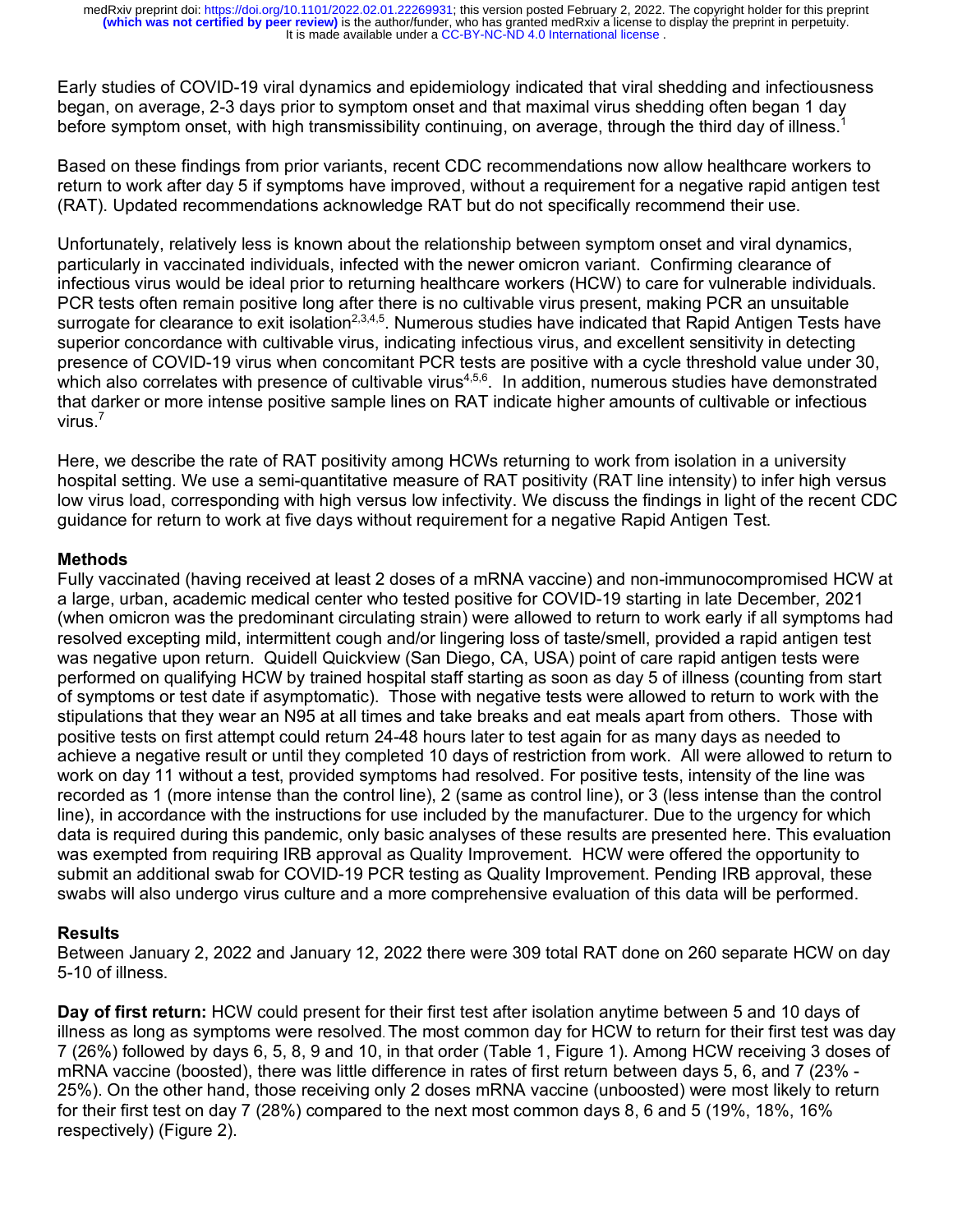**Rapid Antigen Test positivity:** Overall, 43% (134 of 309) of all RAT were positive between days 5-10. The percent positive RAT on the first test performed, regardless of day of first return, was 41% (107 of 260). Among HCW returning on day 5, the percent RAT positive was 46%. The greatest percent positive RAT was noted among HCW returning for their first test on day 6 (58%). After day 6, there was a trend towards decreasing percent positivity upon first test, except for day 10, the last day to receive a first test for return, when 54% of tests were positive (see Table 1).

In RAT positive HCW returning for their first test on days 5 or 6 (and for which line intensity was recorded) 49% (25/51) were recorded as having the darkest intensity on their RAT (Figure 3). Day 6 saw the highest fraction with a very dark positive line, and by day 7 the predominant intensity was medium, followed by day 8 where the predominant intensity was light.

HCW who test positive on their first test most often remained positive on their second test, with 56% of second tests, aggregated across all days 6-10, remaining positive (Table 2).

**Impact of Booster**: Crucially, the percent first RAT positive was not uniformly distributed by booster status. Among individuals returning on day 5 for their first test, boosted HCW were nearly 3 times more likely than unboosted HCW to present with a positive RAT (61% positivity among boosted vs. 21% among unboosted). (Table 1 and Figure 2). Over all first tests performed on days 5-10, boosted HCW were nearly twice as likely to test RAT positive: 53% (75 out of 141) of boosted HCW tested positive compared to 27% (32 of 119) for unboosted HCW.

## **Discussion**

More than 40% of vaccinated HCW who felt well enough to work still had positive RAT tests when presenting for a first test between days 5 and 10. The rate of positivity was greatest (58%) among HCW returning for their first test on day 6. HCW returning on day 8 and 9 were less likely to have a positive test (26%, 19/74). Individuals returning for their first test on day 10 had a higher rate of positivity, though there were too few HCW in this group (13) to make any conclusions about these results.

Boosted individuals were nearly 3x as likely to result positive on day 5, their first day eligible for return, and  $\sim$ 2x as likely to result positive on first RAT overall. The increased rate of positivity among boosted individuals persisted across all days. It is plausible to consider that boosted individuals may become symptomatic earlier in the course of illness as a result of faster immune detection of the virus with immune mediated symptom onset. This fits with a notable shift in symptoms observed with "Omicron" towards those indicative of immune activation (coryza, rhinorrhea, cough and sore throat)<sup>8</sup> versus symptoms noted in early studies done in a completely immunologically naïve population, where symptoms began only after peak virus load was achieved and were most indicative of severe virus mediated damage (most notably loss of smell and difficulty breathing).<sup>9,10</sup>

If virus kinetics in the nasal passage remain largely unperturbed by pre-existing immunity, as has been demonstrated in longitudinal studies of Omicron<sup>11</sup>, then this would manifest as symptom onset days before peak viral load, rather than symptom onset after peak virus load is attained. In such a situation, individuals might then be at or remain near their peak of virus load and infectivity at day 5 from symptom onset. Such an immune mediated phenomenon, driven by a swift anamnestic response, would be most likely to impact recently boosted individuals, followed by vaccinated and previously infected individuals, whereas entirely immunologically naïve individuals would still develop onset of symptoms well into the viruses growth, if not the decay phase, as was the case in almost all data sets collected earlier in the pandemic.<sup>12,13</sup>

This has implications for recent guidance from the the US Centers for Disease Control and Prevention. New guidance provides clearance to exit isolation after 5 days from symptom onset, without the need for a negative rapid antigen test to exit, as long as symptoms are beginning to resolve. Per CDC, the guidance was driven by prior studies, mostly collected before Omicron and before most people were vaccinated or infected, that reported on symptom onset beginning one or more days after peak virus loads. In such an instance, where isolation based on symptom onset often did not begin until peak virus load was already attained then release from isolation at 5 days would be appropriate. This has been noted in numerous studies from earlier in the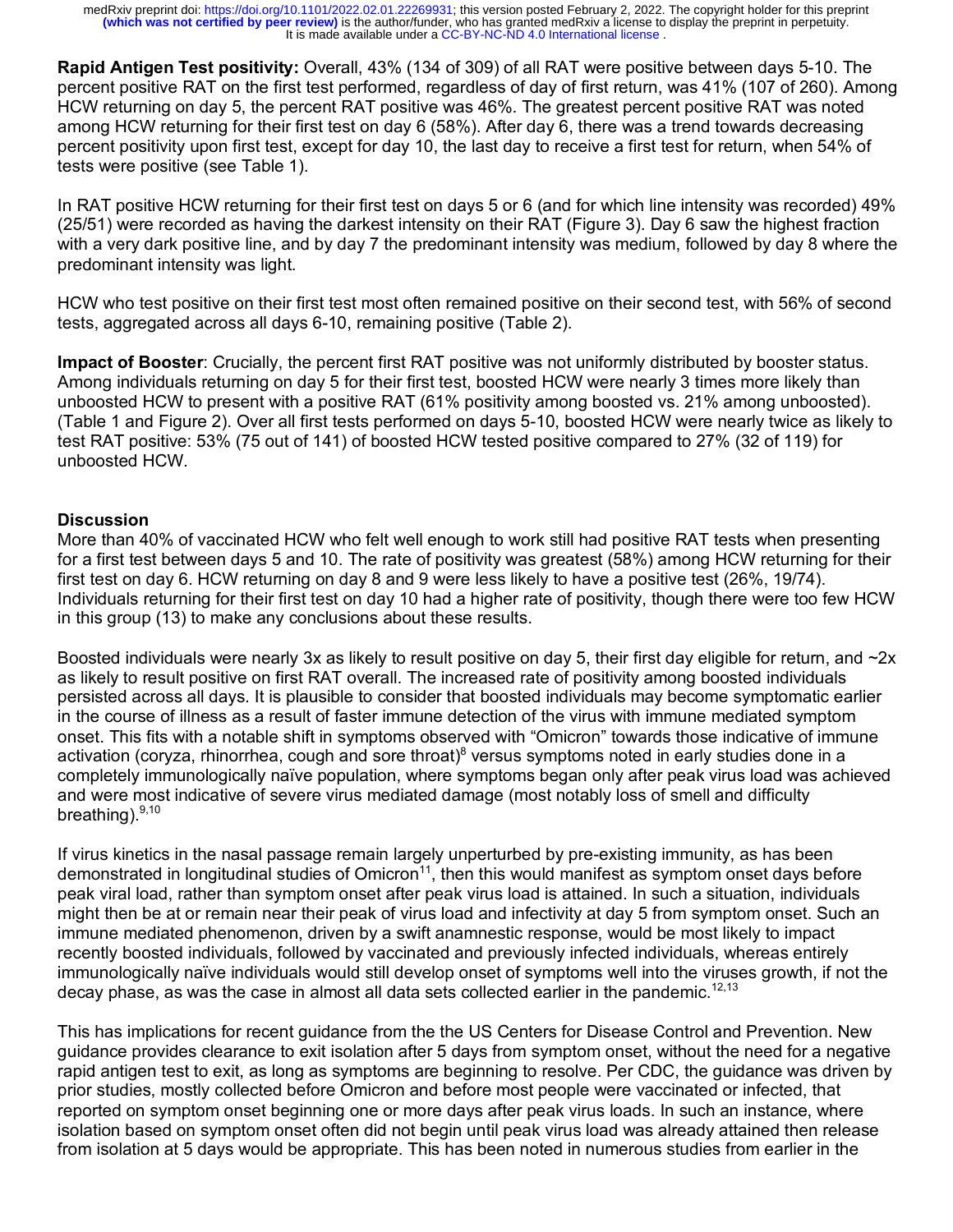pandemic demonstrating no cultivable virus at 5 days. However, reports showing much earlier onset of symptoms, coupled with our own results here demonstrate that the relationship between symptom onset and peak virus load has changed, and 5 days from symptom onset may no longer be an appropriate window to end isolation without a negative rapid antigen test to support safe exit.

The intensity of the line on RAT correlates with the level of virus in the sample<sup>7,14</sup>. A dark line indicates a strong positive with a high level of virus and is usually seen when people are at or near peak virus load. A light or faint line indicates a lower level of virus and is usually associated with lower but not absent amounts of cultivable virus that can still represent infectious virus. These data, demonstrate a high fraction of very dark high intensity RAT lines at day five and suggests that the relationship between symptom onset and high virus titers may have shifted. Given the higher fraction positive among recently boosted individuals, putatively, this may be a result of earlier immunological activation and onset of immune mediated symptoms. Our data strongly suggests that safely exiting isolation as early as day 5 since symptom onset should include a negative RAT prior to exit, regardless of vaccination or booster status and should certainly not be predicated on symptom resolution alone.

Further analyses of cultivable virus in samples will help to refine our data. While most studies looking at the relationship between cultivable (i.e. infectious) virus and RAT positivity have defined strong concordance between the two, it may be the case, for example, that after a certain number of days since symptom onset a very faint line (but unlikely a dark or medium line) on a RAT may no longer indicate highly cultivable virus that is infectious to others.

## **Limitations**

Because participation in this program was voluntary and limited to work areas with critical staffing needs, not every HCW returned every day for testing. Additionally, we did not collect data about when HCW's symptoms resolved with respect to their presentation for testing and we believe many non-medical factors may have influenced the timing of the RAT including date of next scheduled shift and/or development of a new critical staffing need in their work area. This is perhaps most notable by the increased fraction positive on day 10, the last day individuals were asked to isolate before returning to work without a negative test.

Because RAT correlates well with PCR positivity with cycle threshold below 30 and that, in turn, correlates with recovery of cultivable virus, it is reasonable to believe that HCW with positive RAT are likely contagious. However, this has not been established for omicron. This team has collected over 150 samples for corroboratory culture and PCR testing as of January 15 and will update this paper with those results when available.

#### **Conclusion**

Despite the limitations noted, these results indicate that a substantial proportion of individuals with COVID-19 are likely still contagious after day 5 of illness regardless of symptom status. Early liberation from isolation should be undertaken only with the understanding that inclusion of individuals on day 6-10 of illness in community or work settings may increase the risk of COVID-19 spread to others which, in turn, may undermine the intended benefits to staffing by resulting in more sick workers. RAT testing can identify those at lower risk of transmitting COVID and should be employed alongside strict adherence to masking whenever vulnerable individuals are present including the unvaccinated, elderly, and/or immunocompromised.

#### **Disclosures**

- Dr. Landon has nothing to disclose.
- Dr. Bartlett has nothing to disclose.
- Dr. Marrs has nothing to disclose.
- Ms. Guenette has nothing to disclose.
- Dr. Weber has nothing to disclose.

Dr. Mina is the Chief Science Officer of eMed, a digital healthcare company that verifies and reports at home tests. He is also a medical advisor to 4Catalyzer, a biotechnology catalyzer that supports start-ups, including Detect, a company that makes a molecular COVID test.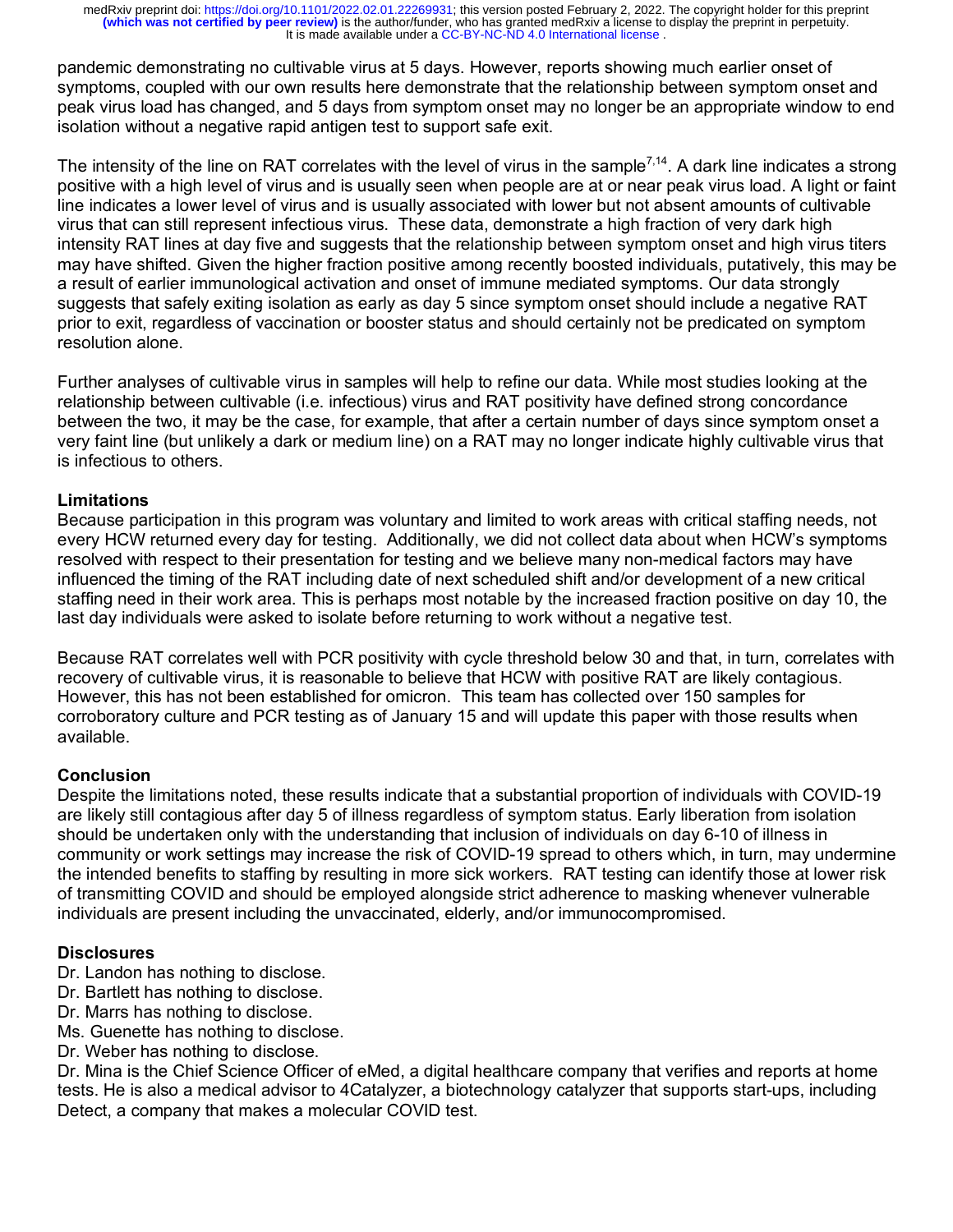It is made available under a [CC-BY-NC-ND 4.0 International license](http://creativecommons.org/licenses/by-nc-nd/4.0/) . medRxiv preprint doi: [https://doi.org/10.1101/2022.02.01.22269931;](https://doi.org/10.1101/2022.02.01.22269931) this version posted February 2, 2022. The copyright holder for this preprint<br>(which was not certified by peer review) is the author/funder, who has granted

| Day of Illness              |            | Day 5 | Day 6 | Day 7 | Day $8$ | Day 9 | Day $10$ | Total |
|-----------------------------|------------|-------|-------|-------|---------|-------|----------|-------|
| Total 1 <sup>st</sup> Tests | n          | 52    | 53    | 68    | 46      | 28    | 13       | 260   |
|                             | % Positive | 46%   | 58%   | 38%   | 26%     | 25%   | 54%      | 41%   |
| <b>Not Boosted</b>          | n          | 19    | 21    | 33    | 23      | 15    | 8        | 119   |
|                             | % Positive | 21%   | 38%   | 24%   | 22%     | 20%   | 50%      | 27%   |
| <b>Boosted</b>              | n          | 33    | 32    | 35    | 23      | 13    | 5        | 141   |
|                             | % Positive | 61%   | 72%   | 51%   | 30%     | 31%   | 60%      | 53%   |

**Table 1: RAT Positivity on First Test by Day of Illness and Booster Status**

Table 2: Percent positive by test number and day of illness

| Day of<br><b>Illness</b> | test 1           | test 2          | test 3          |
|--------------------------|------------------|-----------------|-----------------|
| Day 5                    | 46% (24 of 52)   | <b>NA</b>       | <b>NA</b>       |
| Day 6                    | 58% (31 of 53)   | $71\%$ (5 of 7) | <b>NA</b>       |
| Day 7                    | 38% (26 of 68)   | $33\%$ (3 of 9) | $50\%$ (1 of 2) |
| Day 8                    | 26% (12 of 46)   | 73% (8 of 11)   | $0\%$ (0 of 1)  |
| Day 9                    | 25% (7 of 28)    | $57\%$ (4 of 7) | $67\%$ (2 of 3) |
| Day 10                   | 54% (7 of 13)    | $0\%$ (0 of 2)  | <b>NA</b>       |
| Total                    | 41% (107 of 260) | 56% (20 of 36)  | $50\%$ (3 of 6) |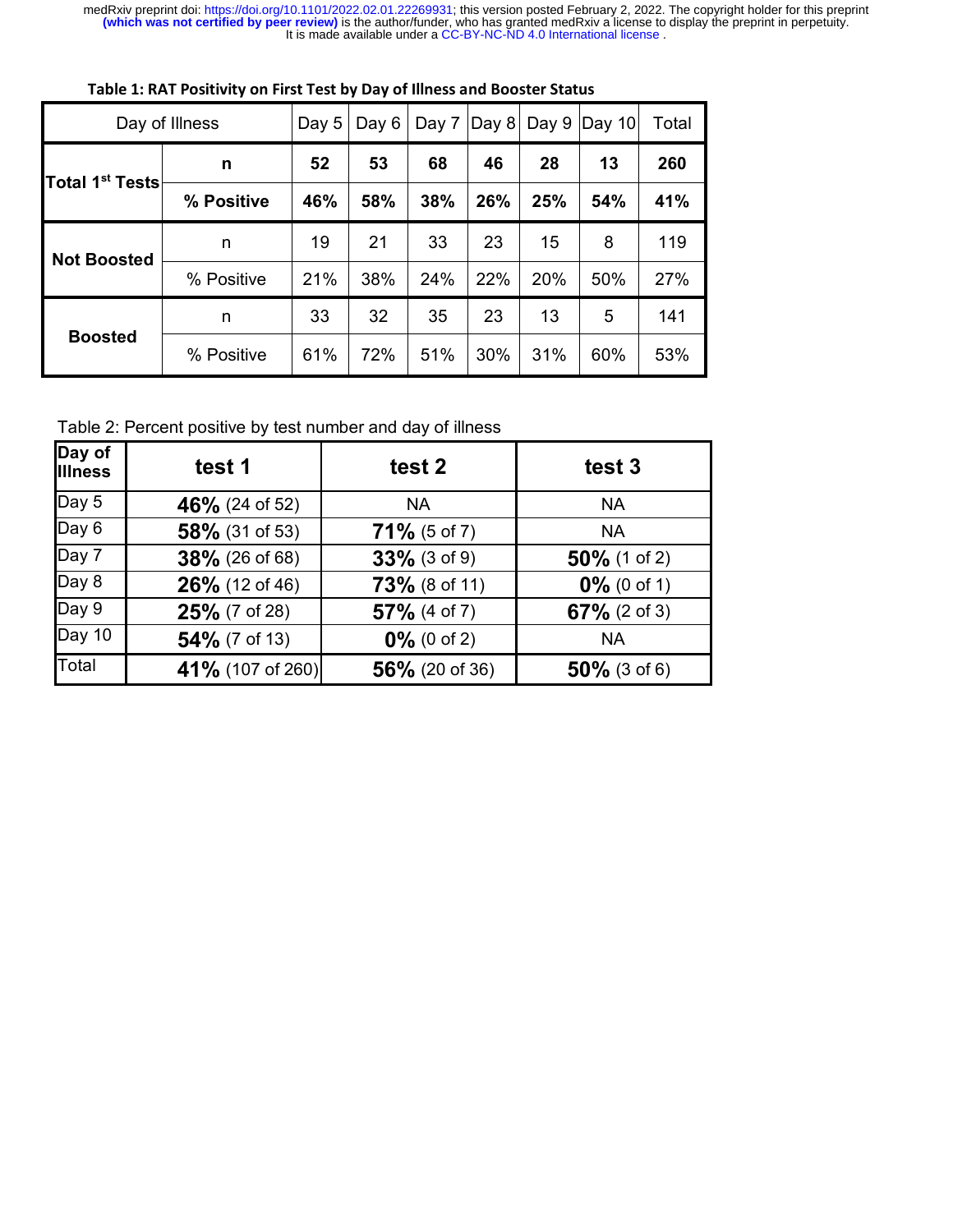It is made available under a [CC-BY-NC-ND 4.0 International license](http://creativecommons.org/licenses/by-nc-nd/4.0/) . medRxiv preprint doi: [https://doi.org/10.1101/2022.02.01.22269931;](https://doi.org/10.1101/2022.02.01.22269931) this version posted February 2, 2022. The copyright holder for this preprint<br>(which was not certified by peer review) is the author/funder, who has granted







## Figure 3